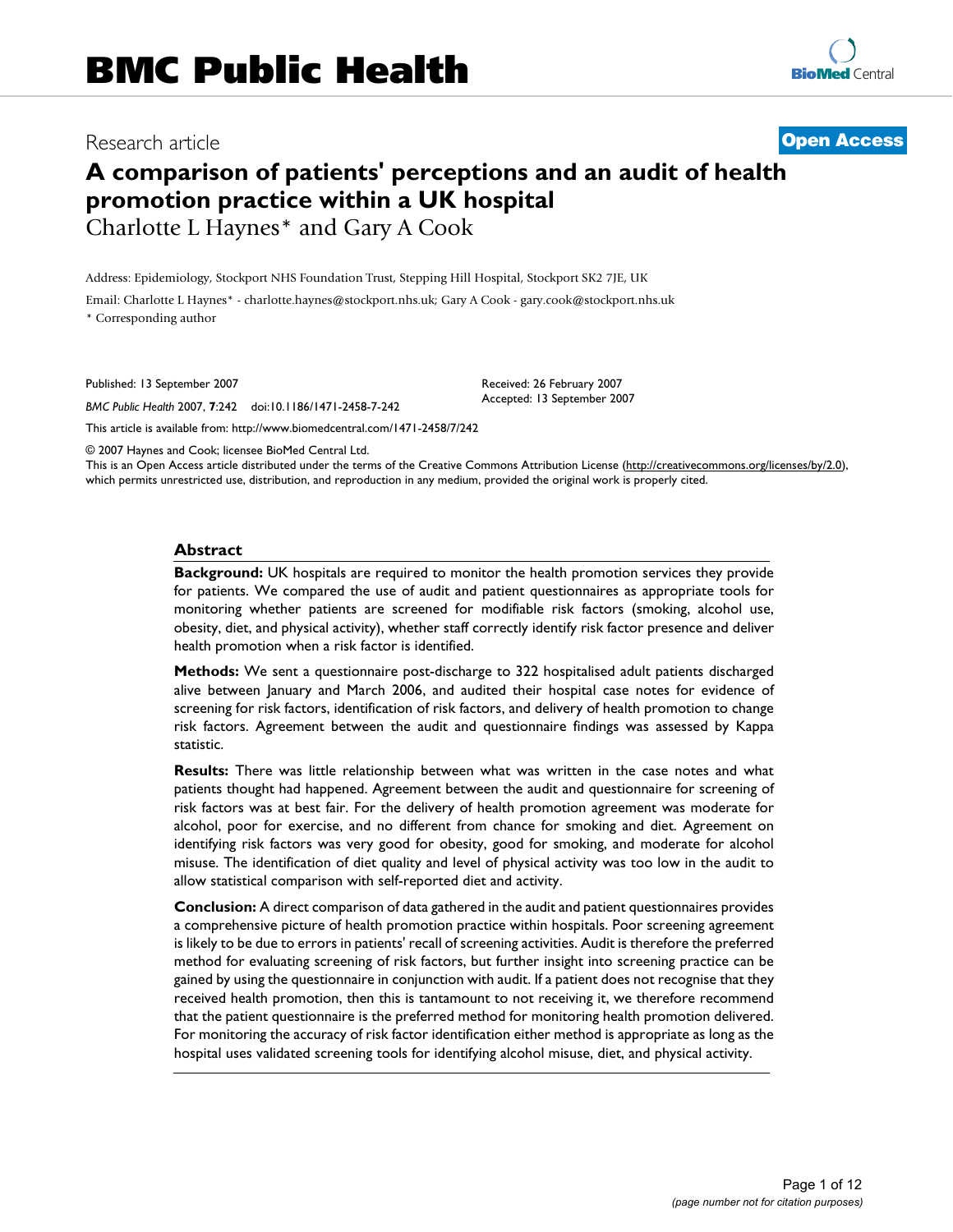# **Background**

In England, health promotion, defined as *"the process of enabling people to increase control over, and to improve, their health*" [1] is a priority for every NHS organisation. The target areas are reducing smoking, tackling obesity (focusing on improving diets and increasing physical activity), sensible drinking, improving sexual health and mental health and tackling health inequalities [2]. Hospitals must, amongst other criteria, collect, analyse and provide data on the current and future health and healthcare needs of their local population [3]. They are required to provide or commission disease prevention/health promotion services and programmes, monitor these services/ programmes, and use findings to inform the planning of further services/programmes [3].

The World Health Organisation (WHO) Network of Health Promoting Hospitals supports hospitals in developing and delivering health promotion services. It has set five standards and indicators to ensure the quality of health promotion services in hospitals (see figure 1) [4,5]. The standards state that all hospitals should have in place programmes for health promotion and disease prevention for patients, relatives and staff, and that a collaborative approach with other health services is required for successful delivery of health promotion.

**Standard 1:** hospitals must have a written policy for health promotion that aims to improve the health outcomes of patients, relatives and staff.

**Standard 2:** hospitals have an obligation to ensure the assessment of the patients' needs for health promotion, disease prevention and rehabilitation.

**Standard 3: "**the organization must provide the patient with information on significant factors concerning their disease or health condition and health promotion interventions should be established in all patients' pathways."

**Standard 4:** "the management establishes" conditions for the development of the hospital as a healthy workplace."

**Standard 5:** "there should be a planned approach to collaboration with other health service sectors and institutions."

# **Figure 1**

WHO standards for health promotion in hospitals [4].

The question is how best to assess health promotion practice within a hospital. One informative method is audit. Clinical audit can be defined as "*a quality improvement process that seeks to improve patient care and outcomes through systematic review of care against explicit criteria and the implementation of change*" [6]. The audit cycle is described in figure 2. Commonly clinical audits within secondary care are based on data contained within patients' written case notes. While audit should be an objective way of measuring and monitoring practice against a set of agreed standards, there may be a mismatch between the written word and actual practice.

Several studies have compared medical records and/or patients' recall of health promotion with the "gold standard" of direct observation (researchers observing practice, audiotape or videotape) [7-10]. These studies have found that patients' recall of assessment of risk factors and health promotion delivered by healthcare professionals during consultations is more accurate than documentation in medical records [6,7]. For example, Wilson and Macdonald (1994) found that compared with audio-tape of 516 primary care consultations, medical records accurately reported provision of smoking advice and alcohol advice in only 28.6% and 31.1% of cases respectively, while patients' recall was accurate in 73.9% and 75% of cases respectively (compared to 355 audio-taped consultations) [7]. To our knowledge, these types of study have only been undertaken within primary care settings. There is one study comparing medical record documentation with patients' recall of a smoking cessation programme delivered in a US hospital, but the findings were not compared with a "gold standard" measure [11]. The findings do however corroborate findings within primary care: physicians documented smoking cessation counselling in only 46.2% of cases while patients reported it in 71.0% of cases.



**Figure 2** The Audit Cycle. Adapted from [6].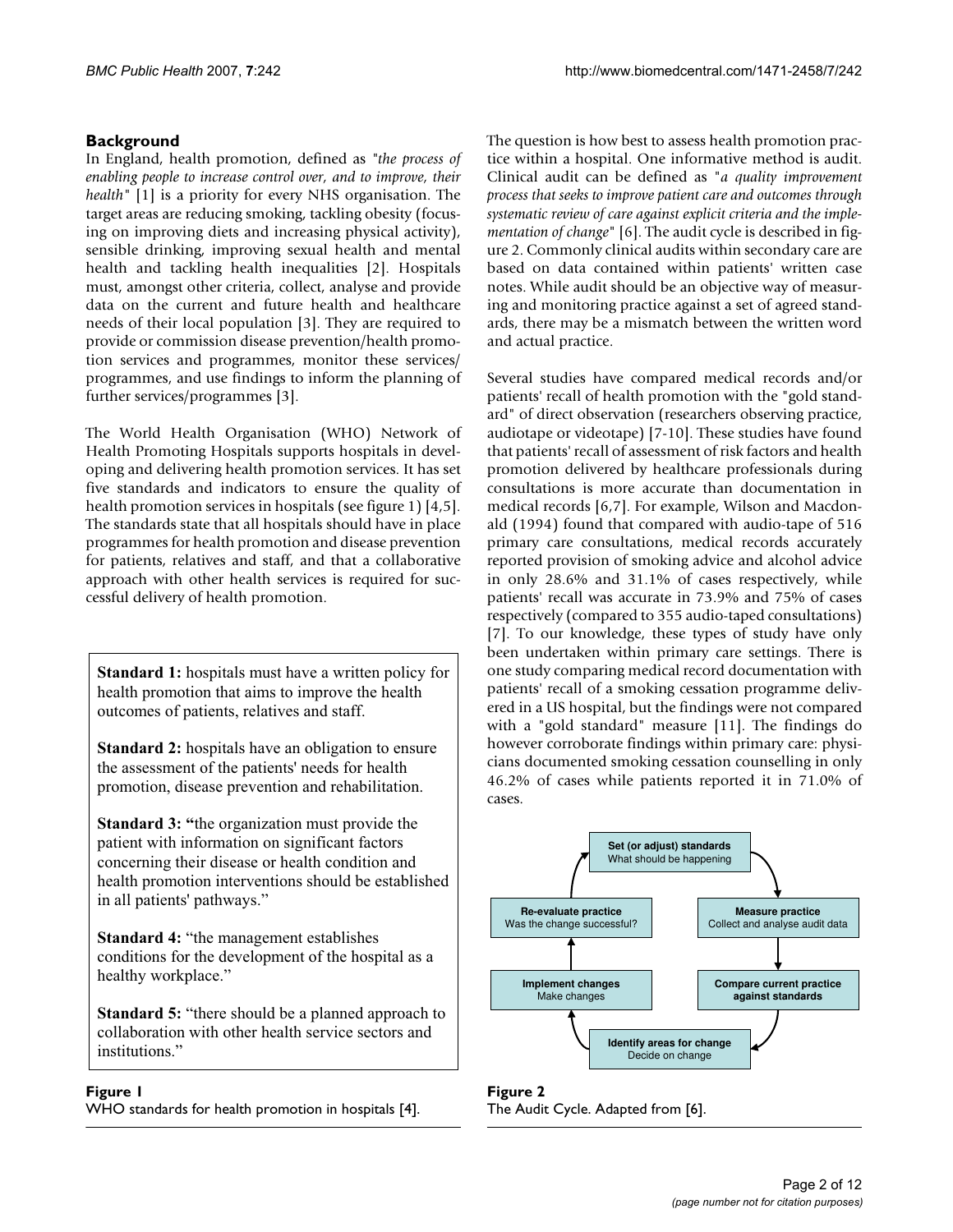We undertook an initial audit of health promotion practice for modifiable risk factors within one UK hospital [12], which appeared to show that whilst screening for smoking and alcohol use were performed in the majority of cases, health promotion was infrequently delivered. Moreover screening and delivery of health promotion for diet, exercise, and obesity were poor.

Given the evidence suggesting that medical records are not highly accurate for documentation of health promotion services, we felt that information gathered from written case notes might have been a poor reflection of actual health promotion practice. For example, health promotion might have been delivered but not described (resulting in false negatives); or the absence of a risk factor might not have been documented in case notes (i.e. someone is not a smoker, not obese, etc). Alternatively, fewer patients might in reality have been screened and received health promotion for risk factors than was indicated within case notes (false positives). To explore these hypotheses we undertook a second audit combined with a questionnaire to all patients whose case notes were included in the audit. This study is unique in that it directly compares medical records and patients' recall of health promotion delivered within a UK hospital, and that it investigates a wide range of services delivered through multiple contacts with healthcare professionals during routine hospital care.

# **Methods**

### *Setting*

The setting for this study was a District General Hospital located in the Northwest of England. At the time of this study the hospital did not have an explicit health promotion policy, but all patients were expected to be assessed for risk factors on admission or prior to surgery for elective surgery patients (as evidenced by various Integrated Care Pathway (ICP) documents). Training of staff in health promotion was patchy – some nurses were trained in smoking cessation – but there were some specialists (1 alcohol liaison nurse and several dieticians). Some ICP documents provided details of advice, appropriate leaflets and referral pathways for patients with identified risk factors.

### *Participants*

Participants were adult patients ( $\geq$  17 years old) discharged alive from the hospital between January 1st and March 31st 2006 from twelve surgical and medical wards. Participants had been in-patients or day-cases.

### *Data collection: instruments and procedures*

Case note numbers for all patients discharged alive between January and March 2006 were identified within one day of their discharge. Attempts were made to get all

case notes and audit them to determine whether patients had been screened for smoking, alcohol use, diet, exercise, and weight, whether health promotion needs had been identified, and whether health promotion had been delivered. A research assistant either accessed case notes on wards (prior to being sent to clinical coding or the patient's consultant), from the hospital's medical library, or clinical coding department. Patients who were terminally ill were excluded from this audit.

Case notes for the last hospital episode only were audited (date of admission to date of discharge). Any mention within a patient's case notes that they were or were not a smoker was recorded as screening for smoking. A record of alcohol intake was classified as screening for alcohol. A record of body mass index  $(BMI = weight (Kg)/height$ (m)2) indicated that the patient had been screened for obesity. A BMI >25 is indicative of overweight and a BMI >30 indicates obesity. Screening of diet and exercise were more difficult to establish, so any written indication that the patient was asked about their normal diet and physical activity was taken to mean that they had been screened for diet and exercise respectively.

Health promotion was deemed as "needed" for each risk factor independently. That is, if someone was a smoker they should received health promotion for smoking cessation. For alcohol: consumption of alcohol above recommended weekly limits of greater than 21 units for men, and greater than 14 units for women. For weight management health promotion: (including diet and exercise) a BMI > 25 (individuals were further categorised into overweight and obese). For exercise: evidence of engaging in less than thirty minutes of moderate physical activity five times a week [2]. Guidelines set by the Department of Health concerning what a healthy diet should consist of, for example consuming five portions of fresh fruit and vegetables a day were used to establish whether an individual required health promotion for diet [2].

Any documentation that the patient had received verbal advice, literature or referral to a specialist for an identified risk factor was taken as indicative of health promotion delivered.

We sent a postal, self-completion questionnaire to all patients whose case notes were audited within one month of their discharge from hospital. We chose an upper limit of one month to minimise the chances of patients' forgetting about the healthcare they had received. The questionnaire followed the same format for each health-related behaviour – smoking, alcohol use, diet and weight, and exercise. First, patients were asked whether anyone at the hospital had assessed their risk factor status (screening). These questions took the form of "During your hospital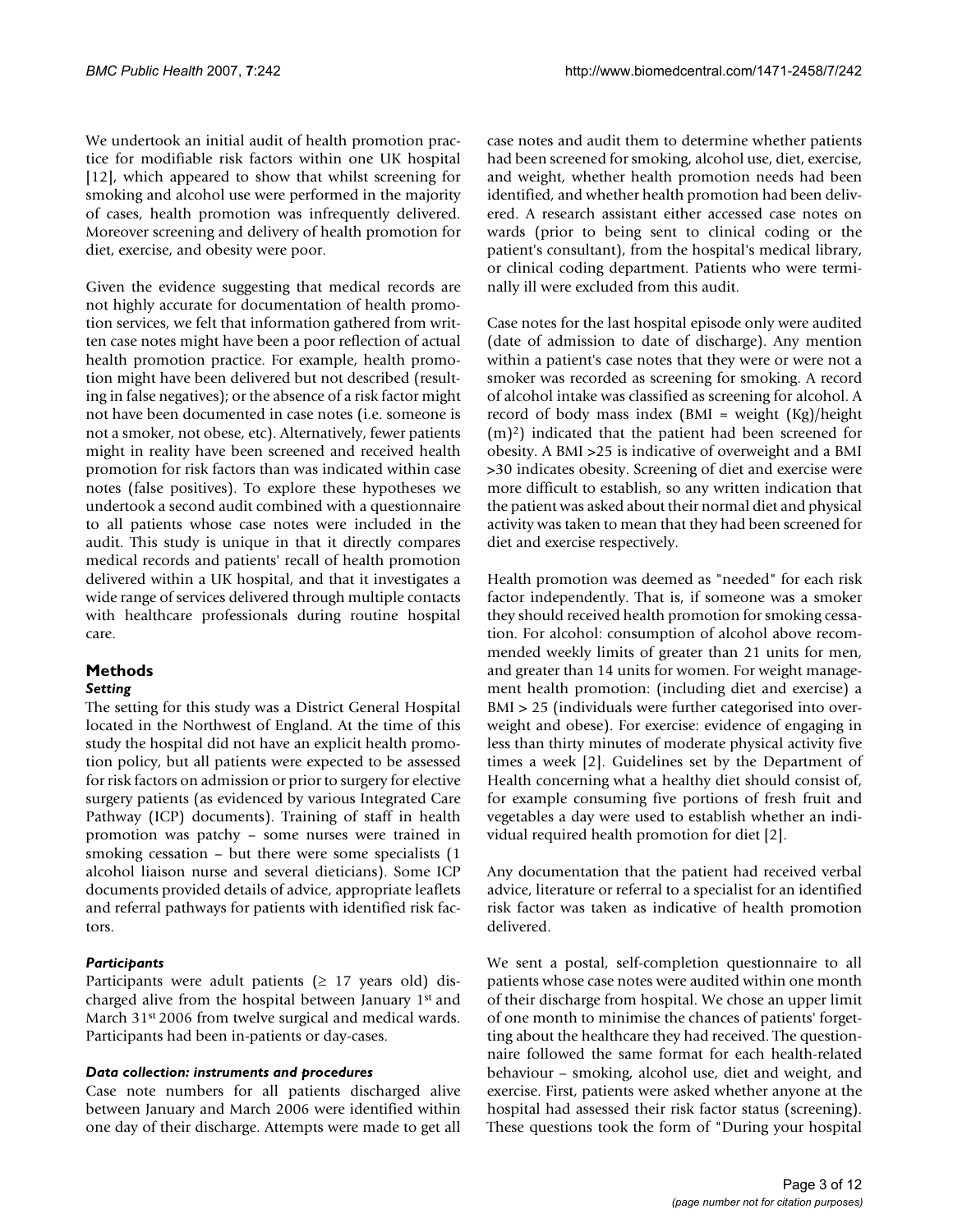admission were you asked about *risk factor*?" Participants could answer "yes" or "no". Second, information was gathered on the patient's behaviour in relation to each of the five areas. Smoking was assessed by 3 questions: "Do you currently smoke?" and "have you ever smoked?" (response: "yes" or "no"). Finally, "If an EX-SMOKER, how long have you quit smoking for?" Participants were asked to provide details of the number of years and months in order to ascertain whether they had recently quit smoking and may have been smokers during their last hospital admission. Alcohol consumption was assessed using an alcohol frequency table and the "Five Shot Screening Tool" [13], a validated test for detecting hazardous and harmful alcohol use. Participants were asked to provide details of their weight and height, from which we calculated BMI. Daily consumption of 5 portions of fruit and vegetables was taken as an indicator of a healthy diet [2]. Physical activity was assessed by asking how frequently participants undertook 30 minutes of moderate intensity physical activity per week (adapted from the rapid assessment of physical activity scale [14]). Third, information on the type of health promotion delivered within the hospital was gathered. Patients were asked whether they had received leaflets, verbal advice, or referral to a specialist/programme. There was a free text box for describing any additional health promotion delivered. Patients were informed that "by returning the completed questionnaire you are giving you **consent** for your data to be used in this study only". The questionnaire and all related documents received Local Research Ethics approval. The questionnaire is available on request from the authors.

Relevant data abstracted from the case note records and obtained through the patient questionnaire were entered directly into an Excel workbook. The format of the data obtained from the audit and questionnaires was directly comparable. For screening the options were "yes" or "no" for each risk factor. For health promotion delivered the data were transformed into "yes" (some form of health promotion was delivered), "no" (evidence of risk factor, but no health promotion), and "not applicable" (the participant did not have the risk factor and therefore did not require health promotion). For risk factor identified the options were "yes" or "no". Separate researchers collected the audit and questionnaire data. All participants in the audit were designated a unique identification number by one researcher, and this was used on the questionnaire. The researcher inputting data from the questionnaire was blind to the participants' audit data.

# **Analysis**

Analyses were performed using StatsDirect Version 2.4.5. Patients who returned the questionnaire are described as "responders" and those who did not return the questionnaire "non-responders". Differences in age between responders and non-responders were assessed by one-way ANOVA with gender as a factor. Mann-Whitney U tests were employed to assess differences in length of stay (LoS) between groups. Proportion differences for screening of smoking and alcohol use, smoking behaviour and alcohol misuse (deemed as consuming alcohol above the recommended weekly limits of 21 units for men and 14 units for women) were calculated for responders versus nonresponders.

Agreement between the audit and questionnaire findings on screening, identification of risk factors, and health promotion delivered for each risk factor was assessed by simple (unweighted) Kappa statistic. A Kappa statistic below 0.20 was considered as indicative of poor agreement, 0.21 to 0.40 fair agreement, 0.41 to 0.60 moderate agreement, 0.61 to 0.80 good agreement, and 0.81 to 1.00 very good agreement [15].

While we wish to emphasise that we are not assuming that the questionnaire is a superior tool to audit, for ease of understanding the differences between the two sources we have reported the statistics as if this were the case. "Audit False Positives" (AFPs) refers to the proportion of positive audit findings that were negative responses in the questionnaire. "Audit False Negatives" (AFNs) indicates the proportion of negative audit findings that were positive questionnaire responses. Total numbers differ for each agreement analysis as some questionnaires were incomplete and not all patients will engage in the risky behaviour (relevant to each "health promotion needed"). The results of the audit will be reported separately elsewhere.

# **Results**

Three hundred and twenty two case notes were obtained and audited from a total of 2887 discharges in the whole hospital over the three-month period. Based on this figure, if 50% of the whole patient population received health promotion, we can be 95% confident that the proportion of the patient population who were screened and provided with health promotion is within at least  $\pm$  5.15% of the true proportion.

A total of 403 patients were identified. Thirty-two were excluded due to a terminal illness ( $n = 20$ ) or death ( $n =$ 12). Forty-nine were not audited because case notes were not accessible within four weeks of discharge. Patients whose case notes were unattainable were significantly older (mean age of 67.9  $\pm$  1.9 years; two tailed t-test t<sub>(369)</sub>  $= 4.089$   $p < 0.0001$  and had longer lengths of stay than patients whose case notes were audited (median length of stay of 9 days; Mann-Whitney U = 12009, U' = 3769 *p* < 0.0001) (see table 1).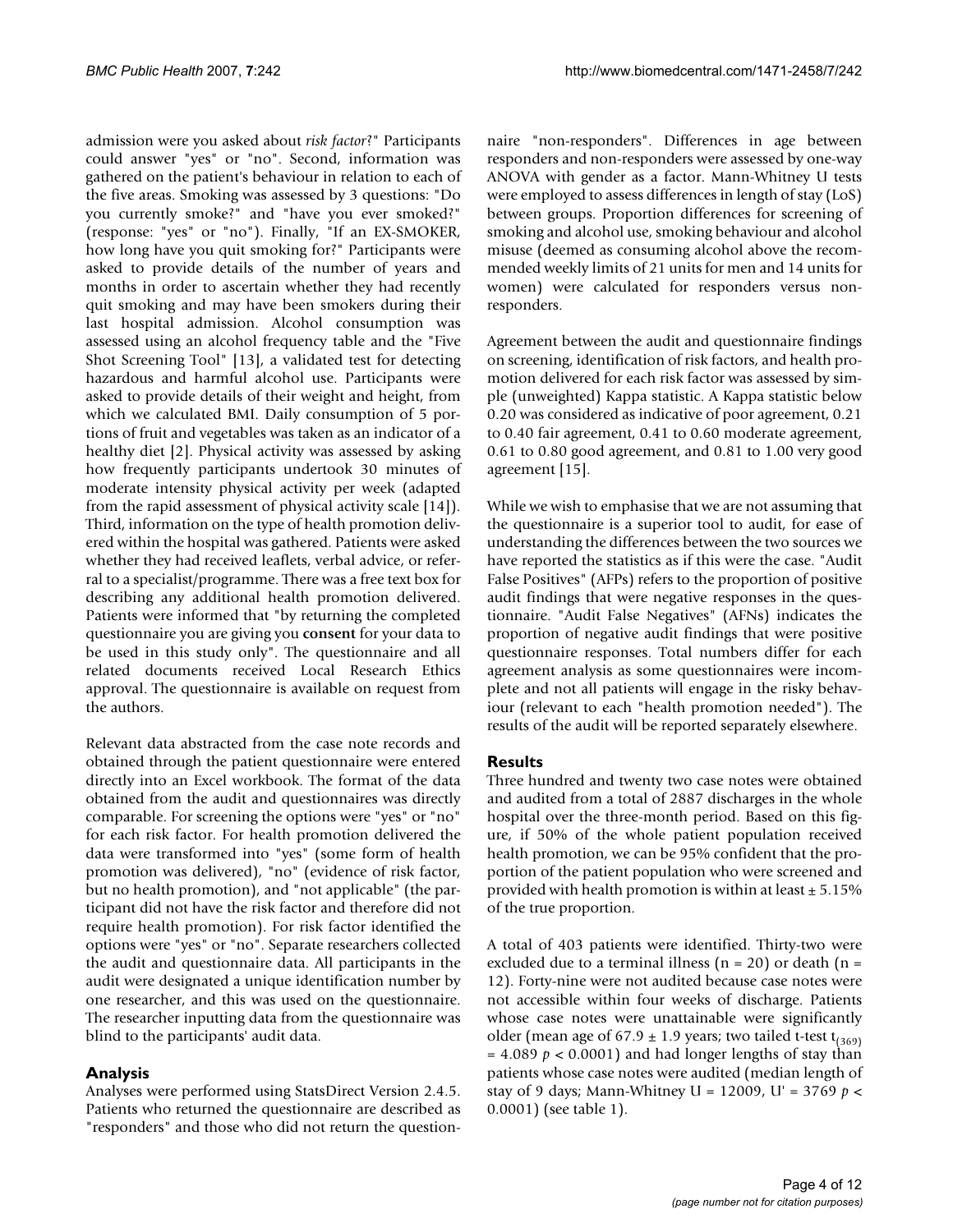| <b>AGE</b>                  | Range (years) | Total (mean ± SE)                      | Females (mean ± SE)                      | Males (mean ± SE)                      |
|-----------------------------|---------------|----------------------------------------|------------------------------------------|----------------------------------------|
| <b>Responders</b>           | $17 - 96$     | $57.0 \pm 1.3$                         | $56.3 \pm 2.0$                           | $57.9 \pm 1.9$                         |
| <b>Non-responders</b>       | $17 - 98$     | $52.9 \pm 2.0$                         | $56.4 \pm 3.0$                           | $49.4 \pm 2.6$                         |
| <b>LENGTH OF STAY (LoS)</b> | Range (days)  | Total (median,<br>interguartile range) | Females (median,<br>interguartile range) | Males (median,<br>interguartile range) |
| <b>Responders</b>           | $-50$         | $4(2-8)$                               | $4(2-8)$                                 | $5(2-8)$                               |
| <b>Non-responders</b>       | l – 197       | $4(2-10)$                              | $4 (I-II)$                               | $4(2-9)$                               |

|  | Table 1: Demographics for questionnaire responders and non-responders |  |
|--|-----------------------------------------------------------------------|--|
|  |                                                                       |  |

SE: standard error.

One hundred and three females and eighty-seven males returned the questionnaire (59% response rate). The mean age and median length of stay for responders and non-responders are reported in table 1. While male nonresponders appear considerably younger than female non-responders and all responders, there was only a trend towards a significant difference in age between the groups (main effect of responder  $F_{(1)} = 3.185$ ,  $P = 0.08$ ; main effect of gender  $F_{(1)} = 1.279$ ,  $P = 0.26$ ; responder\* gender interaction  $F_{(1)} = 3.328$ , P = 0.07). There were no significant differences in the median length of stay between any groups. There were no significant differences in the proportion of responders and non-responders who were screened for smoking and alcohol, or identified through case notes as misusing alcohol (see table 2). There were, however, significantly more smokers (according to the audit) amongst non-responders compared to responders.

### *Screening*

Agreement between the audit and questionnaire for screening of risk factors was at best fair, and at worse poor (see table 3). The number of patients reporting that they were not screened, while their case notes reported that they were (i.e. AFPs), was low for smoking and exercise (in terms of actual numbers rather than proportion) and high in screening for alcohol and diet. The opposite pattern (AFNs) was also evident, with the highest proportion of AFNs for screening of smoking, followed by alcohol, diet, and lastly exercise.

*Post hoc* analysis of the AFPs for each risk factor independently was undertaken to determine whether there was any objective evidence that these patients had been screened, but had either forgotten or been unaware that they were screened; and whether lack of recording reflected an absence of the risk factor. According to the questionnaire findings four of the eighteen patients were smokers, however none of the four smokers had any information in their case notes indicating that they were smokers. These latter cases appear to be "definite false positives", indicating that potentially 2% (95% CI =  $1-6\%$ ) of all positive screenings for smoking reported in the audit are incorrect.

Approximately a quarter of participants (12 out of 45) who disputed being asked about their alcohol intake, despite a record in their case notes, showed evidence of alcohol misuse (according to the five shot score). Three of these twelve did have a record of alcohol misuse in their case notes, revealing that in at least these cases the patients were screened, but did not have any recollection/knowledge of this occurring. For the remaining nine participants, the lack of any recording in their case notes that they misused alcohol suggests that either the quality of the screening process was poor or that it did not happen despite the record. This indicates that potentially 9/143 cases with a screening record in their case notes are wrongly identified as sensible alcohol users when the converse may be true (95% CI = 2.9–11.6%).

For diet, only one patient in the AFPs reported receiving any health promotion for diet (suggesting that she/he was indeed screened). Thirty-four out of the forty-two AFPs reported consuming less than the recommended five portions of fruit and vegetables a day but only eight were

| Table 2: Differences in risk factor prevalence between questionnaire responders and non-responders |  |  |
|----------------------------------------------------------------------------------------------------|--|--|
|                                                                                                    |  |  |

| <b>Audit findings</b>                     | Responder                           | Non-responder                       |  |  |
|-------------------------------------------|-------------------------------------|-------------------------------------|--|--|
| Screened for smoking                      | $168/190$ (0.88; CI = 0.83 to 0.93) | $120/133$ (0.90; CI = 0.84 to 0.95) |  |  |
| Screened for alcohol use                  | $145/190$ (0.76; CI = 0.70 to 0.82) | $101/133$ (0.76 CI = 0.68 to 0.83)  |  |  |
| Identified as a smoker $*$                | $37/167$ (0.22; CI = 0.16 to 0.30)  | $50/119$ (0.42; CI = 0.33 to 0.51)  |  |  |
| Alcohol consumption above recommendations | $26/138$ (0.19; CI = 0.13 to 0.26)  | $25/85$ (0.29; CI = 0.20 to 0.40)   |  |  |

\*Proportion difference = 0.199, 95% CI = 0.090 to 0.306, P < 0.0005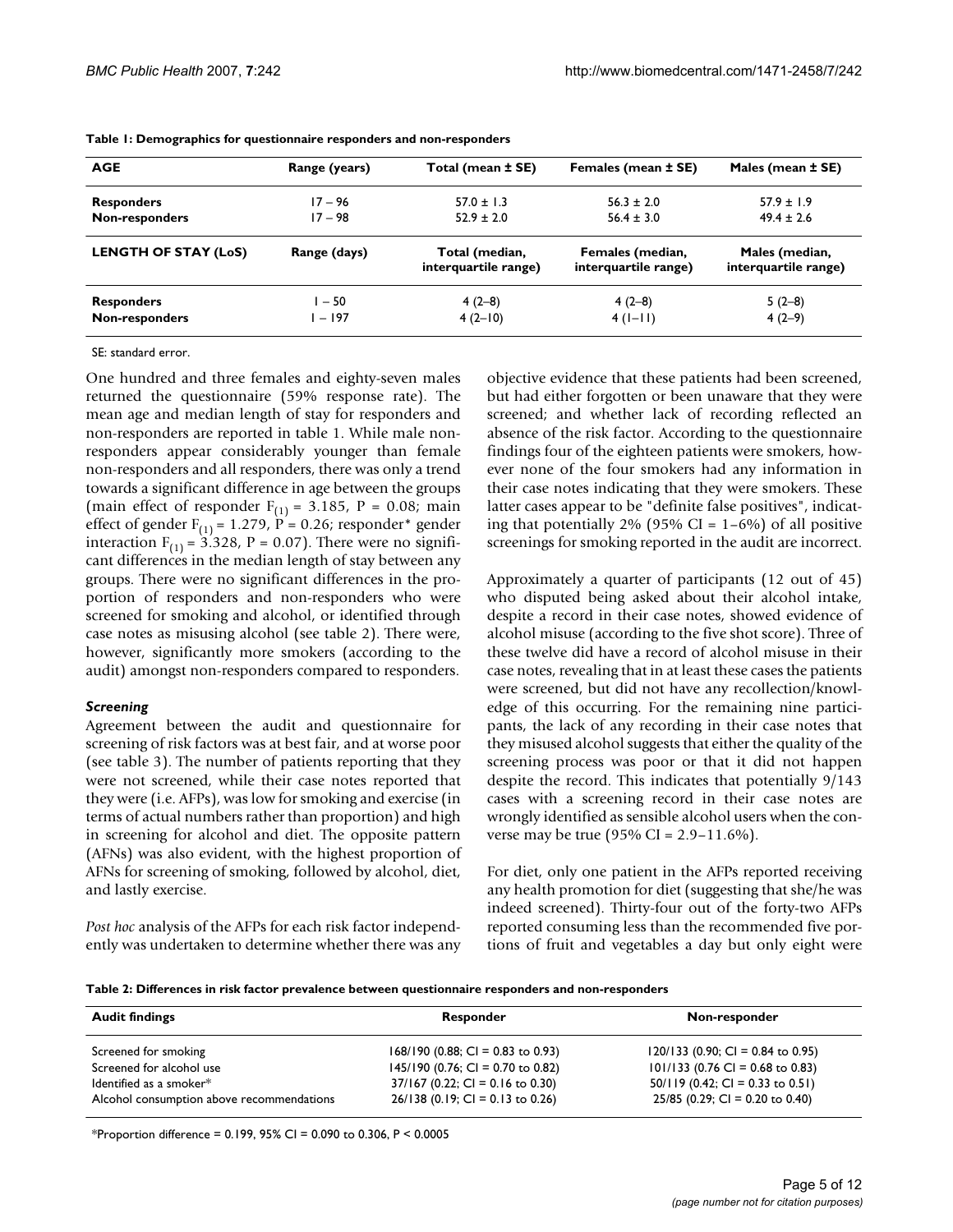|                 |       | Screening Identified |        | Kappa statistic (95% CI)<br>Strength of agreement | Total<br>Agreement | False positive<br>$(95\%$ CI) | False negative<br>$(95\% \bar{C})$ |
|-----------------|-------|----------------------|--------|---------------------------------------------------|--------------------|-------------------------------|------------------------------------|
| <b>SMOKING</b>  |       |                      |        |                                                   |                    |                               |                                    |
|                 | Audit |                      |        |                                                   |                    |                               |                                    |
| Questionnaire   | Yes   | No                   | Totals |                                                   |                    |                               |                                    |
| Yes             | 143   | 13                   | 156    | $0.27(0.13 - 0.41)$                               | 83.1%              | 11.8%                         | 59.1%                              |
| No              | 18    | 9                    | 27     | Fair                                              |                    | $(7 - 17%)$                   | $(36 - 79%)$                       |
| Totals          | 6     | 22                   | 183    |                                                   |                    |                               |                                    |
| <b>ALCOHOL</b>  |       |                      |        |                                                   |                    |                               |                                    |
|                 | Audit |                      |        |                                                   |                    |                               |                                    |
| Questionnaire   | Yes   | No                   | Totals |                                                   |                    |                               |                                    |
| Yes             | 98    | 17                   | 115    | $0.25(0.12 - 0.39)$                               | 62.2%              | 31.5%                         | 37.8%                              |
| No              | 45    | 28                   | 73     | Fair                                              |                    | $(24 - 40%)$                  | $(24 - 53%)$                       |
| Totals          | 43    | 45                   | 188    |                                                   |                    |                               |                                    |
| <b>DIET</b>     |       |                      |        |                                                   |                    |                               |                                    |
|                 | Audit |                      |        |                                                   |                    |                               |                                    |
| Questionnaire   | Yes   | No                   | Totals |                                                   |                    |                               |                                    |
| Yes             | 31    | 15                   | 46     | $0.31(0.17 - 0.45)$                               | 69.0%              | 57.5%                         | 13.5%                              |
| No              | 42    | 96                   | 138    | Fair                                              |                    | $(45 - 69%)$                  | $(8-21%)$                          |
| Totals          | 73    | $\mathbf{III}$       | 184    |                                                   |                    |                               |                                    |
| <b>EXERCISE</b> |       |                      |        |                                                   |                    |                               |                                    |
|                 | Audit |                      |        |                                                   |                    |                               |                                    |
| Questionnaire   | Yes   | No                   | Totals |                                                   |                    |                               |                                    |
| Yes             | 9     | 33                   | 42     | $0.19(0.06 - 0.32)$                               | 76.6%              | 47.1%                         | 20.9%                              |
| No              | 8     | 125                  | 133    | Poor                                              |                    | (N/A)                         | $(15 - 28%)$                       |
| Totals          | 17    | 158                  | 175    |                                                   |                    |                               |                                    |

#### **Table 3: Agreement between Audit and Questionnaire findings for Screening of risk factors**

deemed as requiring health promotion for diet (again indicating inadequate or absent screening). For exercise, half of the AFPs (4/8) engaged in the recommended amount of physical activity: thirty minutes of moderate exercise five times a week [2], two of whom reported exercise health promotion.

Turning to the data for "Audit False Negatives", *Post hoc* analysis of the smoking AFNs revealed that three of the eighteen were smokers (according to questionnaire findings). For alcohol, three of the seventeen AFNs showed evidence of an alcohol problem (Five shot assessment). For diet, thirteen out of fifteen did not consume the recommended amount of fruit and vegetables. For exercise, twenty-three out of thirty-three did not do enough physical activity.

### *Health promotion delivered*

Agreement between the audit and questionnaire was no better than chance for smoking and diet (see table 4). The kappa statistic for exercise was again low, but moderate for alcohol. The sample sizes for patients identified by the audit as requiring health promotion were too small for each risk factor to allow statistically meaningful calculation of AFPs. AFNs could be calculated for smoking, but due to the small sample sizes, the 95% confidence intervals were very wide. Approximately 10 to 20 percent of cases that the audit identified as not receiving health promotion for diet and exercise did in fact receive some type of health promotion during their hospital admission (AFNs).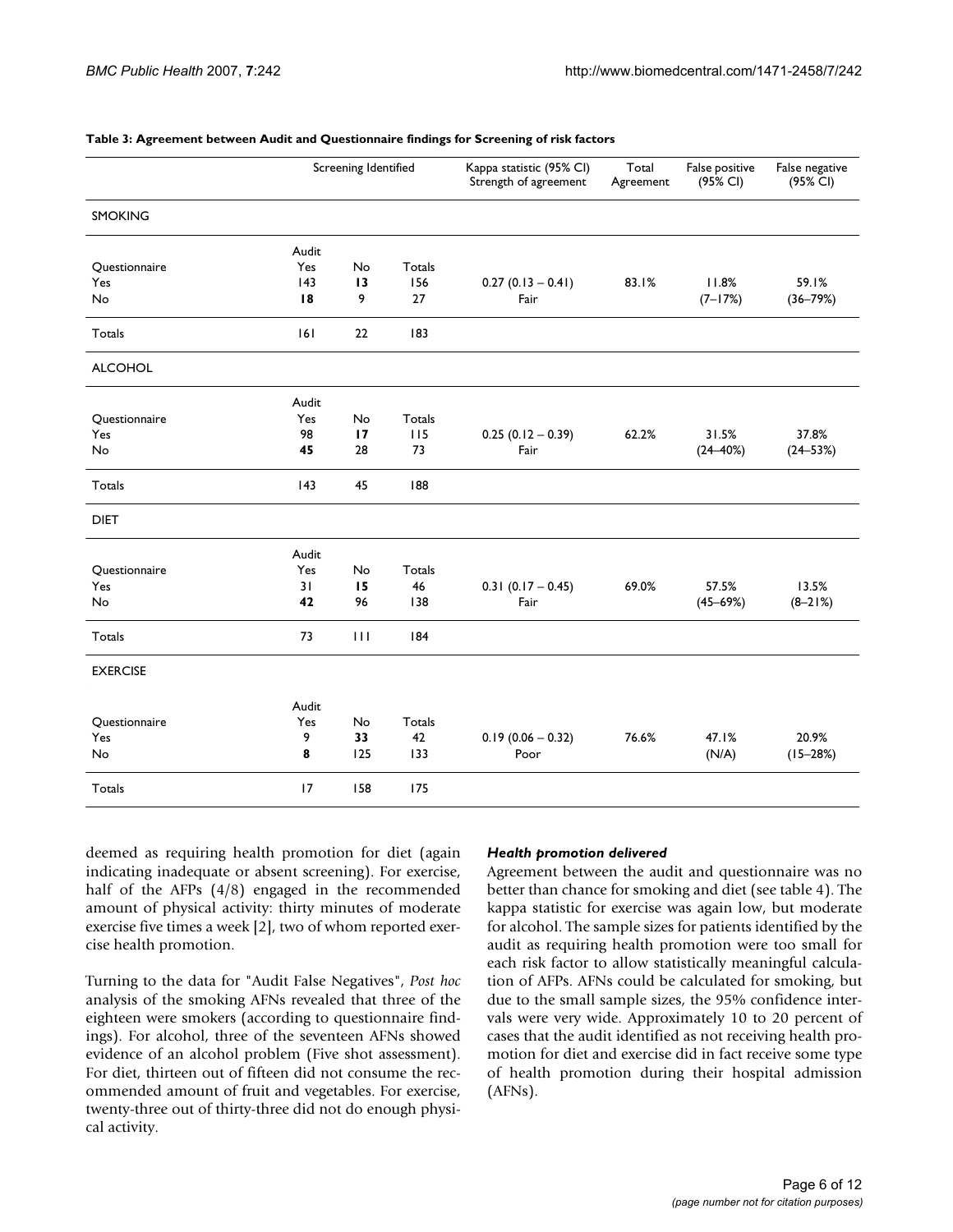|                                  | Health Promotion Delivery<br>Identified |             |        | Kappa statistic (95% CI)<br>Strength of agreement | Total<br>agreement | False positive<br>$(95\% \text{ Cl})$ | False negative<br>$(95\%$ CI) |
|----------------------------------|-----------------------------------------|-------------|--------|---------------------------------------------------|--------------------|---------------------------------------|-------------------------------|
| <b>SMOKING</b>                   |                                         |             |        |                                                   |                    |                                       |                               |
| (based on identified<br>$need)*$ | Audit                                   |             |        |                                                   |                    |                                       |                               |
| Questionnaire                    | Yes                                     | No          | Totals |                                                   |                    |                                       |                               |
| Yes                              | 7                                       | 6           | 3      | <b>NS</b>                                         | 65%                | 61.5%                                 | 24%                           |
| No                               | 8                                       | 9           | 27     |                                                   |                    | (NA)                                  | $(9 - 45%)$                   |
| Totals                           | 15                                      | 25          | 40     |                                                   |                    |                                       |                               |
| <b>ALCOHOL</b>                   |                                         |             |        |                                                   |                    |                                       |                               |
| (based on identified<br>need)*   | Audit                                   |             |        |                                                   |                    |                                       |                               |
| Questionnaire                    | Yes                                     | No          | Totals |                                                   |                    |                                       |                               |
| Yes                              | 6                                       | $\mathbf 2$ | 8      | $0.50(0.13 - 0.88)$                               | 77.8%              | 40.0%                                 | 11.8%                         |
| No                               | 4                                       | 15          | 9      | Moderate                                          |                    | (NA)                                  | (NA)                          |
| Totals                           | $\overline{10}$                         | 17          | 27     |                                                   |                    |                                       |                               |
| <b>DIET</b>                      |                                         |             |        |                                                   |                    |                                       |                               |
|                                  | Audit                                   |             |        |                                                   |                    |                                       |                               |
| Questionnaire                    | Yes                                     | No          | Totals |                                                   |                    |                                       |                               |
| Yes                              | 4                                       | 25          | 29     | <b>NS</b>                                         | 79.8%              | 71.4%                                 | 15.7%                         |
| No                               | 10                                      | 134         | 44     |                                                   |                    | (NA)                                  | $(10 - 22%)$                  |
| Totals                           | 4                                       | 159         | 173    |                                                   |                    |                                       |                               |
| <b>EXERCISE</b>                  |                                         |             |        |                                                   |                    |                                       |                               |
|                                  | Audit                                   |             |        |                                                   |                    |                                       |                               |
| Questionnaire                    | Yes                                     | No          | Totals |                                                   |                    |                                       |                               |
| Yes                              | 4                                       | 29          | 33     | $0.17(0.07 - 0.26)$                               | 82.6%              | 20.0%                                 | 17.4%                         |
| No                               | $\mathbf{I}$                            | 138         | 139    | Poor                                              |                    | (NA)                                  | $(12 - 24%)$                  |
| Totals                           | 5                                       | 167         | 172    |                                                   |                    |                                       |                               |

#### **Table 4: Agreement between Audit and Questionnaire findings for health promotion delivered**

\* Identified need determined by audit findings as opposed to questionnaire findings. NS: P value for Kappa statistic was not significant, indicating that agreement was not different from chance. NA: 95% CI not applicable as sample size too small.

### *Risk factor identification*

Agreement between the audit and questionnaire for identifying risk factors was very good for obesity, good for smoking, and moderate for alcohol misuse, regardless of whether it was measured by self-reported alcohol units or the "Five shot" tool (see table 5). AFPs were quite low for obesity and smoking, but high for alcohol, with potentially between 12 to 67% of patients wrongly identified as having an alcohol problem. AFNs were fairly low for all risk factors. Again agreement on alcohol misuse was worst, with up to 23% of patients incorrectly diagnosed (according to the Five shot tool) as not having an alcohol problem. The sample sizes for patients identified through the audit as having poor diets  $(n = 14)$  and/or physical

inactivity  $(n = 5)$  were too small to allow statistical comparison with the questionnaire findings.

### **Discussion**

The picture that emerges comparing audit findings with patients' recollection is very complex. Looking at the simple agreement (Kappa statistic) between the audit and questionnaire data suggests that neither tool alone is accurate in reflecting the screening and delivery of health promotion, but both are good for risk factor identification. An assessment of the "Audit False Positives" and "Audit False Negatives" may help elucidate where recommendations for change based on audit findings alone are misleading.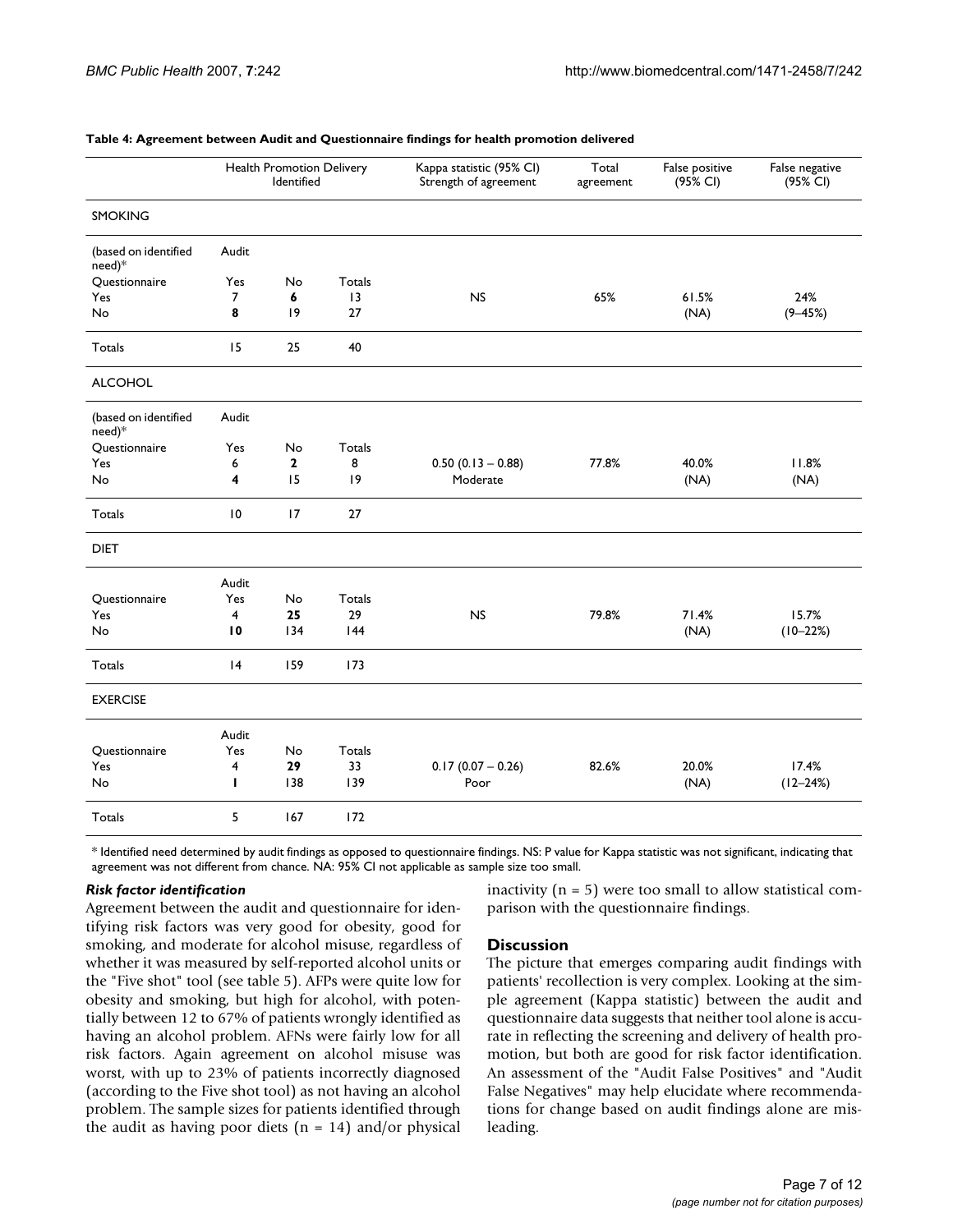|                                      |                         | Risk Factor Identified |        | Kappa statistic (95% CI)<br>Strength of agreement | Total<br>Agreement | False positive<br>(95% CI) | False negative<br>(95% CI) |
|--------------------------------------|-------------------------|------------------------|--------|---------------------------------------------------|--------------------|----------------------------|----------------------------|
| <b>SMOKING</b>                       | Audit                   |                        |        |                                                   |                    |                            |                            |
| Ouestionnaire                        | Yes                     | No                     | Totals |                                                   |                    |                            |                            |
| Yes                                  | 33 $(26)*$              | 3                      | 36     | $0.89(0.73 - 1.05)$                               | 96.2%              | 8.3%                       | 2.5%                       |
| No                                   | $3(9)*$                 | $ $ $ $ 8              | 2      | Good                                              |                    | $(2-22%)$                  | $(1 - 7%)$                 |
| Totals                               | 36                      | 2                      | 157    |                                                   |                    |                            |                            |
| <b>ALCOHOL</b>                       | Audit                   |                        |        |                                                   |                    |                            |                            |
| Questionnaire<br>(self report units) | Yes                     | No                     | Totals |                                                   |                    |                            |                            |
| Yes                                  | 4                       | 8                      | 22     | $0.50(0.13 - 0.88)$                               | 85.4%              | 46.2%                      | 7.2%                       |
| No                                   | 12                      | 103                    | 115    | Moderate                                          |                    | $(27 - 67%)$               | $(3-14%)$                  |
| Totals                               | 26                      | 111                    | 137    |                                                   |                    |                            |                            |
|                                      | Audit                   |                        |        |                                                   |                    |                            |                            |
| Five shot                            | Yes                     | No                     | Totals |                                                   |                    |                            |                            |
| Yes                                  | 9                       | 17                     | 36     | $0.50(0.34 - 0.67)$                               | 82.6%              | 26.9%                      | 15.2%                      |
| No                                   | $\overline{\mathbf{z}}$ | 95                     | 102    | Moderate                                          |                    | $(12 - 48%)$               | $(9 - 23%)$                |
| Totals                               | 26                      | 112                    | 138    |                                                   |                    |                            |                            |
| <b>OBESITY</b>                       | Audit                   |                        |        |                                                   |                    |                            |                            |
| Questionnaire                        | Yes                     | No                     | Totals |                                                   |                    |                            |                            |
| Yes                                  | 9                       | $\mathbf 0$            | 9      | $0.82$ (0.54 - 1.09)                              | 93.9%              | 25%                        | 0%                         |
| No                                   | 3                       | 37                     | 40     | Very good                                         |                    | (NA)                       |                            |
| Totals                               | 12                      | 37                     | 49     |                                                   |                    |                            |                            |
| <b>DIET</b>                          | Audit                   |                        |        |                                                   |                    |                            |                            |
| Questionnaire                        | Yes                     | No                     | Totals |                                                   |                    |                            |                            |
| Yes                                  | 13                      | 12                     | 25     | <b>NS</b>                                         | 56.7%              | 7.1%                       | 75%                        |
| No                                   | $\mathbf{I}$            | $\overline{4}$         | 5      |                                                   |                    | (NA)                       | (NA)                       |
| Totals                               | 4                       | 16                     | $30\,$ |                                                   |                    |                            |                            |
| <b>EXERCISE</b>                      | Audit                   |                        |        |                                                   |                    |                            |                            |
| Questionnaire                        | Yes                     | No                     | Totals |                                                   |                    |                            |                            |
| Yes                                  | 4                       | 3                      | 7      | $0.48(0.00 - 0.95)$                               | 75.0%              | 20.0%                      | 27.3%                      |
| No                                   | L                       | 8                      | 9      | Moderate                                          |                    | (NA)                       | (NA)                       |
| Totals                               | 5                       | $\mathbf{H}$           | 16     |                                                   |                    |                            |                            |

#### **Table 5: Agreement between Audit and Questionnaire findings for risk factor identified as present**

\* Numbers shown are those who have been designated as smokers by the researchers based on the finding that they reported quitting smoking <28 days ago in the questionnaire. Numbers in brackets are the numbers of people for each category when categorised according to self-report of being a current smoker at the time of completing the questionnaire. NS: P value for Kappa statistic was not significant, indicating that agreement was not different from chance. NA: 95% CI not applicable as sample size too small.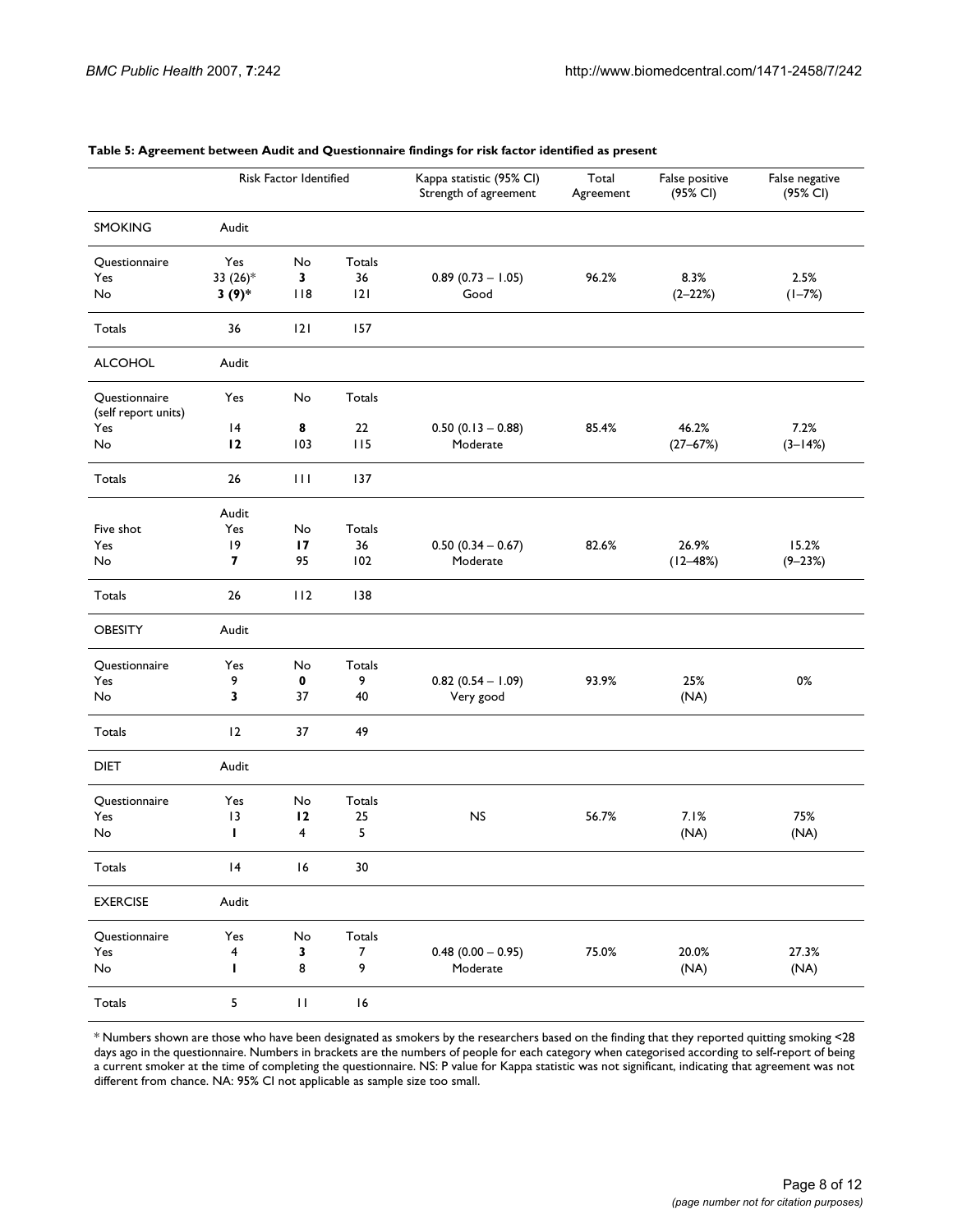It is important to reiterate that the questionnaire is not viewed as a "gold standard" with which to compare audit results as it relies on participants' memories, which are fallible [16,17]. In addition, patients might not answer truthfully for various reasons including social desirability tendencies or demand characteristics of the situation [17]. Direct observation (the "gold standard") of medical services is however not always possible. Apart from the cost and potential ethical objections (some healthcare professionals and patients may object to covert observation once it is revealed, and overt observation may change behaviour), there are practical problems: observing the whole of a patient's hospital episode would be very difficult to achieve as length of stay may last from hours to weeks, involve changing wards, and patient contact with many different healthcare professionals. While audit and questionnaire tools are subject to inaccuracies, by comparing and contrasting the data gathered from both measures, we aimed to provide further insight into health promotion practice within a hospital setting, thereby providing valid information for planning health promotion services and programmes.

### *Screening*

The substantial discrepancy between the audit and questionnaire findings may reflect the fact that the majority of patients would be asked about risk factors on admission (or pre-admission in the case of elective surgery). Patients may well forget they were asked about risk factors because they were primarily concerned with their condition, and outcome of their hospitalisation. The effect of such distress/anxiety has been shown to lead to attentional narrowing: only the central/most important message(s) is attended to and peripheral information such as treatments, health promotion, etc is not as well attended [18]. Anxiety may also result in state dependent learning: recall of information is most likely when the person is in the same (anxious) state as when the information was imparted [16]. In addition, admission is when patients are often in the most critical condition, and in varying degrees of discomfort/lucidity. The salience of screening questions would also be reduced if the patient did not engage in the risk behaviour. The latter hypothesis is partially supported by the finding that the majority of AFPs were non-smokers and did not misuse alcohol according to their responses on the questionnaire. However most people consumed less fruit and vegetables than is recommended (indicative of a poor diet); and half of the AFPs for exercise screening did not engage in the recommended amount of physical activity. While the proportion of "definite false positives" who were smokers was relatively small, for alcohol, the true proportion of patients that have a false record of alcohol screening in their case notes, and an undiagnosed alcohol problem (based on the Five

shot tool), could be as high as 12% of all patients supposedly screened for alcohol use.

The above findings concerning "Audit False Positives" indicate that the results of the audit are to some extent misleading concerning the service that staff are delivering, underestimating the need for changes to improve screening for risk factors. It is also possible that some healthcare professionals are being misled by false information: because hospital staff will wrongly believe that a patient has already been screened and found negative for a risk factor, they may not question a patient further about risk factors, and will therefore miss some patients who do have unhealthy lifestyles. From an epidemiological standpoint prevalence of the risk factor(s) in the patient population will be underestimated. This may also have a negative repercussion on the services offered. For example, if you believe you have *n*% of smokers in the hospitalised patient population but in reality there are more, the smoking cessation services provided by the hospital may be inadequate to meet need and the hospital does not have the "evidence" of a larger smoking population to warrant the commissioning of more services.

The "Audit False Negatives" indicate that patients were in reality screened, but the case notes provided no indication of patients' risk factor status. We hypothesised that AFNs may be indicative of staff's belief that the absence of a risk factor does not need to be noted. While this is supported by the finding that only a small number of the AFNs were smokers or misused alcohol, in the case of diet and exercise, the majority of AFNs did report poor diets and low levels of physical activity respectively. It is of concern that any patients were screened and the finding that they do have a risk factor(s) not recorded. This suggests that some member(s) of hospital staff are aware that a patient is a smoker, misuses alcohol, has a poor diet, etc but no record (or further action) has been taken. While AFNs can be interpreted as indicating that practice is in reality better than the audit results indicate, the fact that there is no record of the outcome of the screening process is a concern in the case of those individuals who are positive for a risk factor(s), and indicates a mismanagement of patients.

### *Health promotion delivered*

The finding that agreement between the audit and questionnaire was no better than chance for health promotion delivered for smoking and diet, and poor for exercise, is troubling. The small sample size for smoking may be the reason for such poor agreement, but this was not the case for diet or exercise. Actual numbers of "Audit False Positives" for each risk factor were fairly small, as were the number of patients receiving any health promotion, hence it is difficult to draw conclusions concerning the true proportion of AFPs. On the other hand, there are a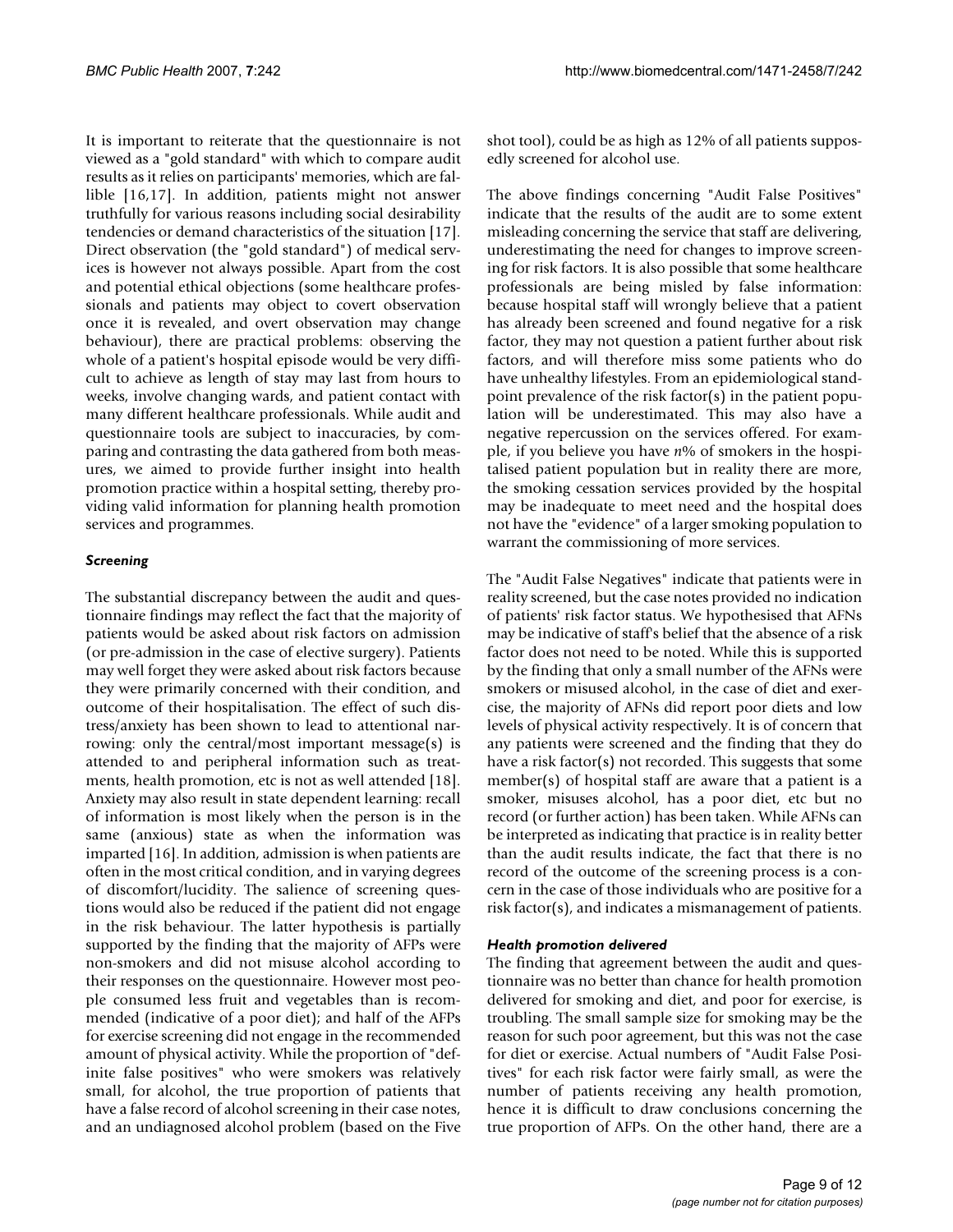substantial number of patients who reported receiving health promotion for diet and exercise, but who do not have any evidence of this in their case notes (AFNs). This underreporting of health promotion may result in some unnecessary changes to practice as health promotion delivery is being underestimated. AFNs were fairly low for smoking and very low for alcohol health promotion.

The Ottawa Charter definition of health promotion describes health promotion as a process that enables individuals to change behaviour(s) in order to lead a healthier life, not something which is done to an individual [1]. Hence health promotion aimed at smoking cessation should provide the patient with personalised information and support which enables them to stop smoking (e.g. taking into account the person's motivation to quit, reasons for not wanting to quit, barriers to quitting, etc). This study did not determine the content or the quality of the health promotion services delivered to patients. Written materials, verbal advice and specialist services may be limited to health education or may be "health promoting". The content and quality of these services requires further investigation.

Unlike the situation with screening, if patients can not recall receiving health promotion, then this may be deemed as akin to not receiving it, as it is clearly not enabling change. Lack of recall of health promotion can be influenced by the communication style of healthcare professionals delivering health promotion services [19] and failings in patients' recall [16]. It has been shown that patients are more likely to remember medical information if healthcare professionals provide patients with simple to follow, specific instructions (rather than general instructions) [16]. Memory is also affected by the form of presentation of information: medical information provided verbally is the least likely to be recalled, with adherence to recommendations most likely to be achieved when spoken information is combined with written material (or pictographs in the case of patients with low literacy/education) [16].

Patients memory for health promotion may also be affected by their emotional state when information is imparted (cf. state dependent learning and attentional narrowing), the perceived importance of information (diagnosis is viewed as very important and treatment less so), and age-related cognitive impairments [16]. Recall of the content of health-related information and behaviour recommendations (specifically for alcohol use) has also been shown to be affected by an individual's own beliefs: if the information is in accordance with the person's preexisting beliefs or health-related practices, it is more likely to be accurately recalled than when the information contradicts one's own beliefs/practices [20]. This latter finding has important ramifications for the delivery of health promotion, indicating that the person delivering health promotion should explore patients' prior beliefs about their health and behaviour and make explicit links between recommendations for change and pre-existing health beliefs [20]. Clearly if hospital healthcare professionals are expected to deliver health promotion, then it is of paramount importance that they are trained to deliver it in a manner which optimises patient recall.

### *Identification of risk factor*

The agreement between the audit and questionnaire for identification of risk factors was much better than for screening and health promotion delivered. The highest agreement was for obesity, with a very good kappa statistic, no AFNs and few AFPs. This finding probably reflects the fact that obesity, as currently defined, is a relatively objective measure, reliant on measurements of weight and height, while all other risk factors are reliant on the truthfulness of the patient answering questions. Complexity of screening is also an issue – body mass index (BMI) is a simple measurement that does not necessarily require staff to make a calculation as BMI charts are available. In this particular instance, the audit tool may be seen as the "gold standard" compared to self-reported height and weight as patients may underreport weight [21]. However the results reported in table 5 indicate that respondents were fairly truthful about their weight, with only 3 people reporting a weight indicative of overweight, while their case notes classified them as obese (and this difference in weight categories may be due to the participants losing weight).

Smoking, the risk factor with the next best agreement between the audit and questionnaire, is also simple to assess, and can be achieved with one question. Alcohol is more difficult to assess, with self-report of alcohol consumption subject to memory loss and misleading information. Staff may have difficulty precisely calculating alcohol units based on a patient's verbal description of alcohol consumed. Stigmatism may play a part in how well staff can assess a risk factor, with patients possibly feeling that smoking and (probably more so) alcohol are deemed by staff as unacceptable behaviours and selfinflicted. The identification of poor diet and low levels of physical activity have not been subject to agreement analysis because this type of information is rarely recorded, in part probably due to the fact that there are no quick/simple questions to assess regular diet or exercise.

Identification of alcohol misuse fared the worst out of all the risk factors. Within the hospital no validated screening tool for alcohol consumption is currently recommended or routinely used for evaluating alcohol misuse, and the general rule is to verbally ask people about their weekly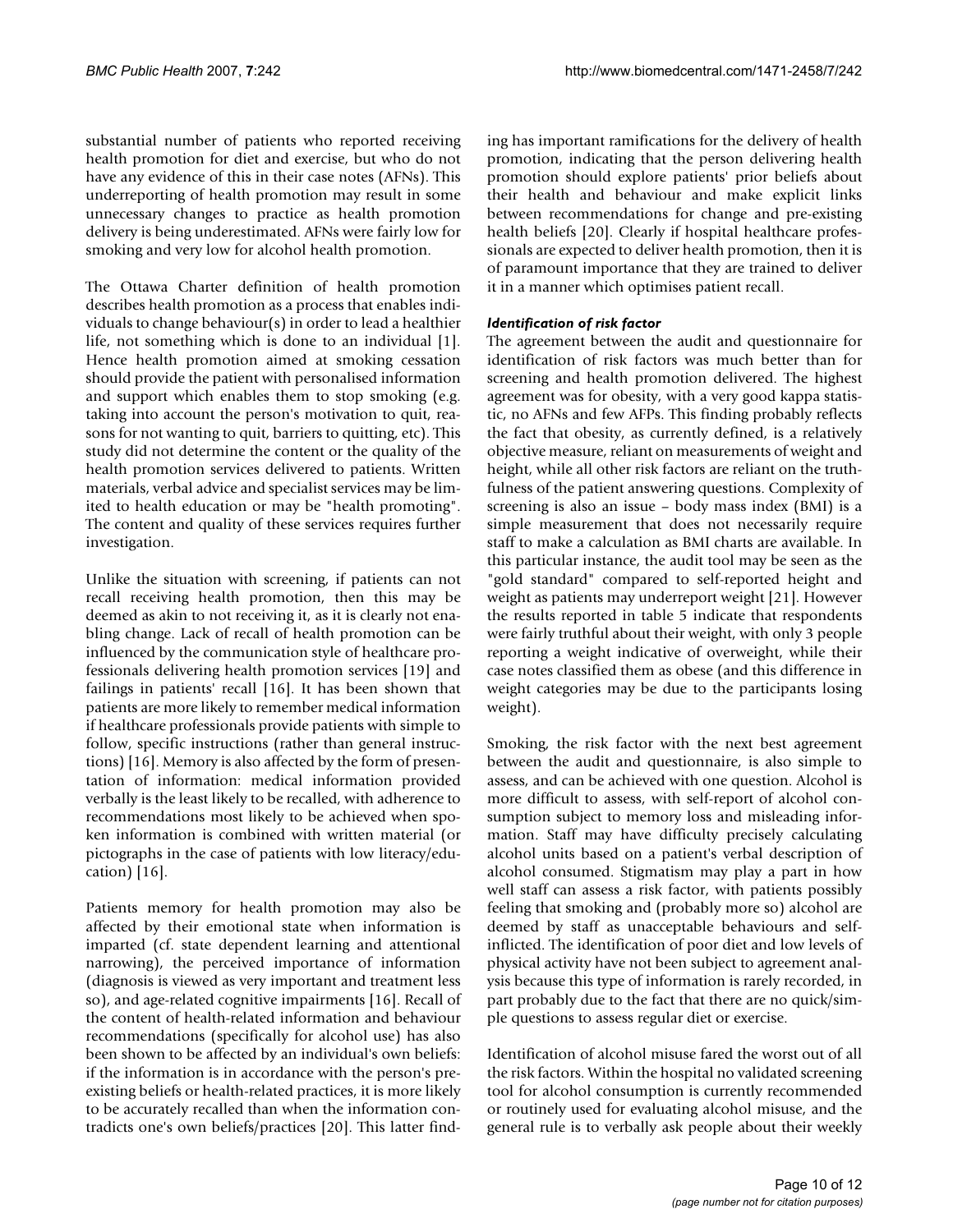alcohol consumption. The latter method of alcohol consumption assessment is subject to error due to staff not knowing recommended alcohol limits and/or not knowing how many units are contained in different types of alcohol. The main concern for risk factor identification is AFNs": people identified as not having a "problem" when the converse is true. The percentage of AFNs when the Five shot tool was used was approximately twice as high as when the audit findings were compared to patients' selfreported units (questionnaire). Based on the five shot tool findings, between 9% and 23% of patients may be misdiagnosed as not having an alcohol problem. These findings support previous recommendations that validated alcohol screening tools are more appropriate for detecting alcohol misuse compared to relying on self-reported alcohol consumption [22].

# **Conclusion**

Our study indicates that audit alone may not accurately reflect health promotion practice within hospitals. We therefore make the following recommendations for the monitoring of health promotion practice within hospitals:

• A combination of audit and questionnaire is appropriate in identifying the proportion of patients who are screened for a risk factor. Audit results can be viewed as accurate except when those with a screening "Audit False Positive" also have an "Audit False Negative" for risk factor identification. These cases indicate that the audit results are overestimating the proportion of patients screened and/or the accuracy of screening. Secondly, it is worth determining the screening "Audit False Negatives" as these cases indicate that practice is better than the audit results imply.

• In the case of health promotion delivered self-report (questionnaire) is the preferred method.

• The good agreement between the audit and questionnaire for identifying risk behaviours indicates that either method is appropriate. However in hospitals which rely on self-reported alcohol intake as a measure for alcohol misuse, the questionnaire is superior as it includes a validated screening tool.

The general methodology of supplementing audits with patient questionnaires has proven both useful and workable, and can be generalised to other clinical areas. However, the requirement to send a questionnaire within one month of a patient's discharge may mean the exclusion of patients who are older and who have long lengths of stay (as indicated in the demographics of patients whose case notes were unobtainable). Practitioners may also be reluctant to undertake such a study, as audit alone has the advantage of not requiring ethics approval and access to information from a large sample size. The development of a questionnaire to compare with an audit takes time and ethics approval. In addition, the sample size from a questionnaire may be too small to allow statistical analysis, although in this study the response rate was good.

The sample size was however an issue in the number of patients identified as smokers and/or identified as misusing alcohol. The small sample sizes meant statistical analysis of the agreement between written case notes and patients' self-report of health promotion delivered was limited. While we would suggest repeating this study with a larger sample of smokers and hazardous/harmful drinkers, the difficulty lies in knowing *a priori* whether someone is a smoker or misuses alcohol. As the methodology relies on using a random sample of case notes, the only way to guarantee a larger sample size of smokers/alcohol misusers is to audit a larger sample of case notes. Within a hospitalised population we would expect 20% of men and 10% of women to consume an amount of alcohol exceeding internationally recommended limits [23].

While there is evidence that non-responders were more likely to be smokers than responders, the prevalence of smoking in responders in this study is identical to the prevalence in the general population of Stockport (22%) [24], suggesting that smokers are not necessarily avoiding completing the questionnaire (or alternatively, that surveys in general are underreporting the true prevalence of smoking in the community). In line with the small sample size of patients identified through the audit as having a risk factor, because so few patients also receive health promotion, agreement analysis for health promotion delivered was statistically limited.

While there are difficulties inherent in replicating this study in other clinical disciplines, the finding that there are substantial inconsistencies between what is written in a patient's case notes and what (according to the patient) has occurred, indicates that this type of work should be undertaken in other disciplines which do not have wellestablished protocols and integrated care pathways. This study was undertaken in only one hospital and findings may therefore not be generalisable to health promotion practice within other hospitals. Implementing this methodology in other hospitals will provide valuable information on the quality of data in patients' written case notes; and provide hospitals with data to support the indicators in standards two and three of the WHO health promotion hospitals network [5].

We suggest that the quality of health promotion documentation may be improved if hospitals implemented clear guidelines concerning how to identify and "treat"